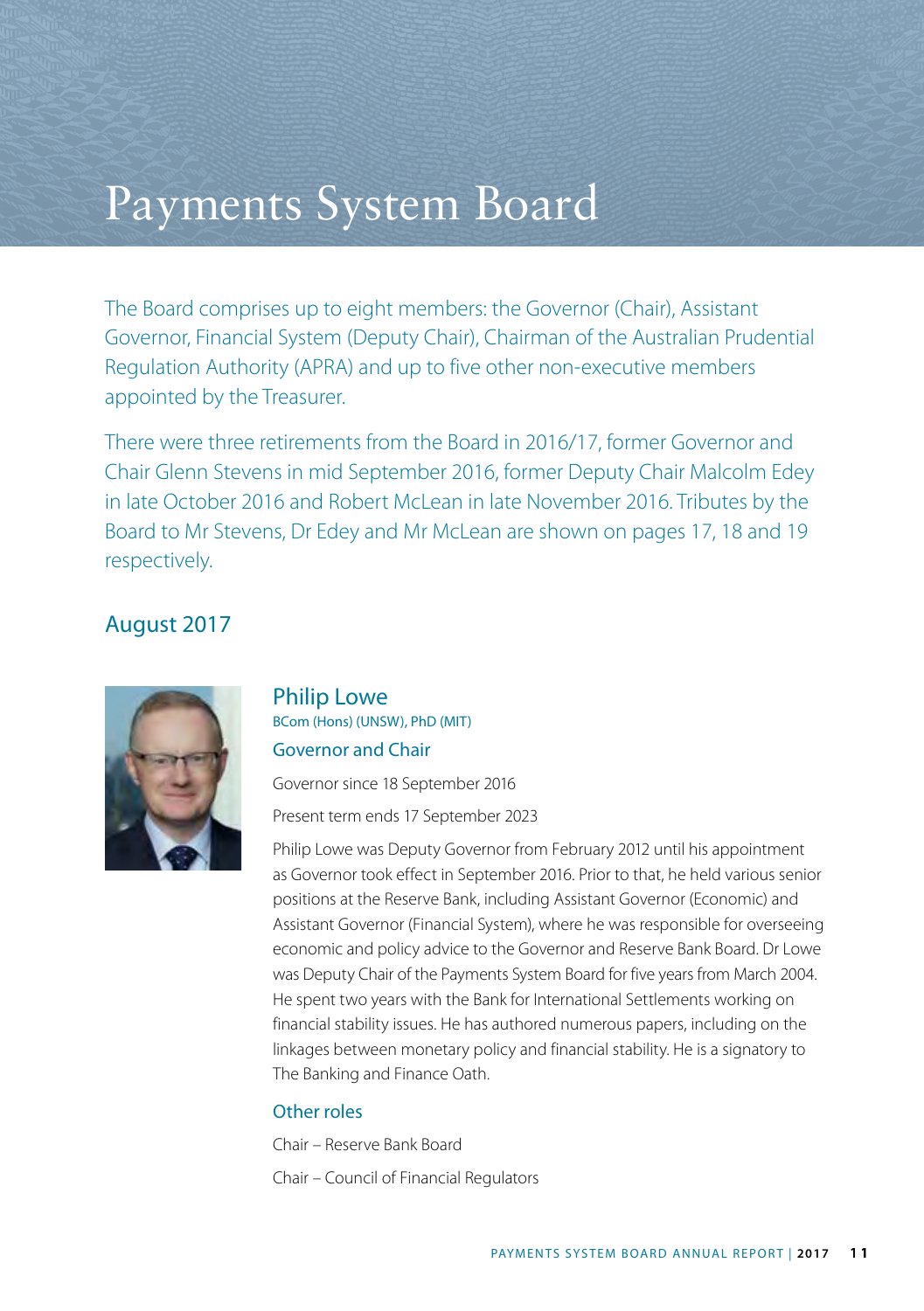Chair – Financial Markets Foundation for Children

Member – Financial Stability Board

- Co-Chair Financial Stability Board Regional Consultative Group for Asia
- Member Bank for International Settlements Group of Governors and Heads of Supervision

Member – Trans-Tasman Council on Banking Supervision

Director – The Anika Foundation



## Michele Bullock

BEc (Hons) (UNE), MSc (LSE)

#### Assistant Governor (Financial System) and Deputy Chair

Deputy Chair since 29 October 2016

Michele Bullock has held various senior positions at the Reserve Bank. Most recently, she held the position of Assistant Governor (Business Services). She also held the positions of Assistant Governor (Currency), Adviser for the Currency Group and, before that, Head of Payments Policy Department. In her current position as Assistant Governor (Financial System), she is responsible for the Bank's work on financial stability and oversight of the payments system.

#### Other roles

Member – Basel Committee on Banking Supervision Member – Council of Financial Regulators



## Wayne Byres

BEc (Hons), MAppFin (Macquarie) Ex officio member Chairman, APRA Member since 9 July 2014

Present term ends 30 June 2019

Wayne Byres brings a wealth of experience and knowledge of prudential supervision and banking practices. He was appointed as a Member and Chairman of APRA from 1 July 2014 for a five-year term. His early career was at the Reserve Bank, which he joined in 1984. He transferred to APRA on its establishment in 1998 and held a number of senior executive positions in the policy and supervisory divisions. In 2004, Mr Byres was appointed Executive General Manager, Diversified Institutions Division, with responsibility for the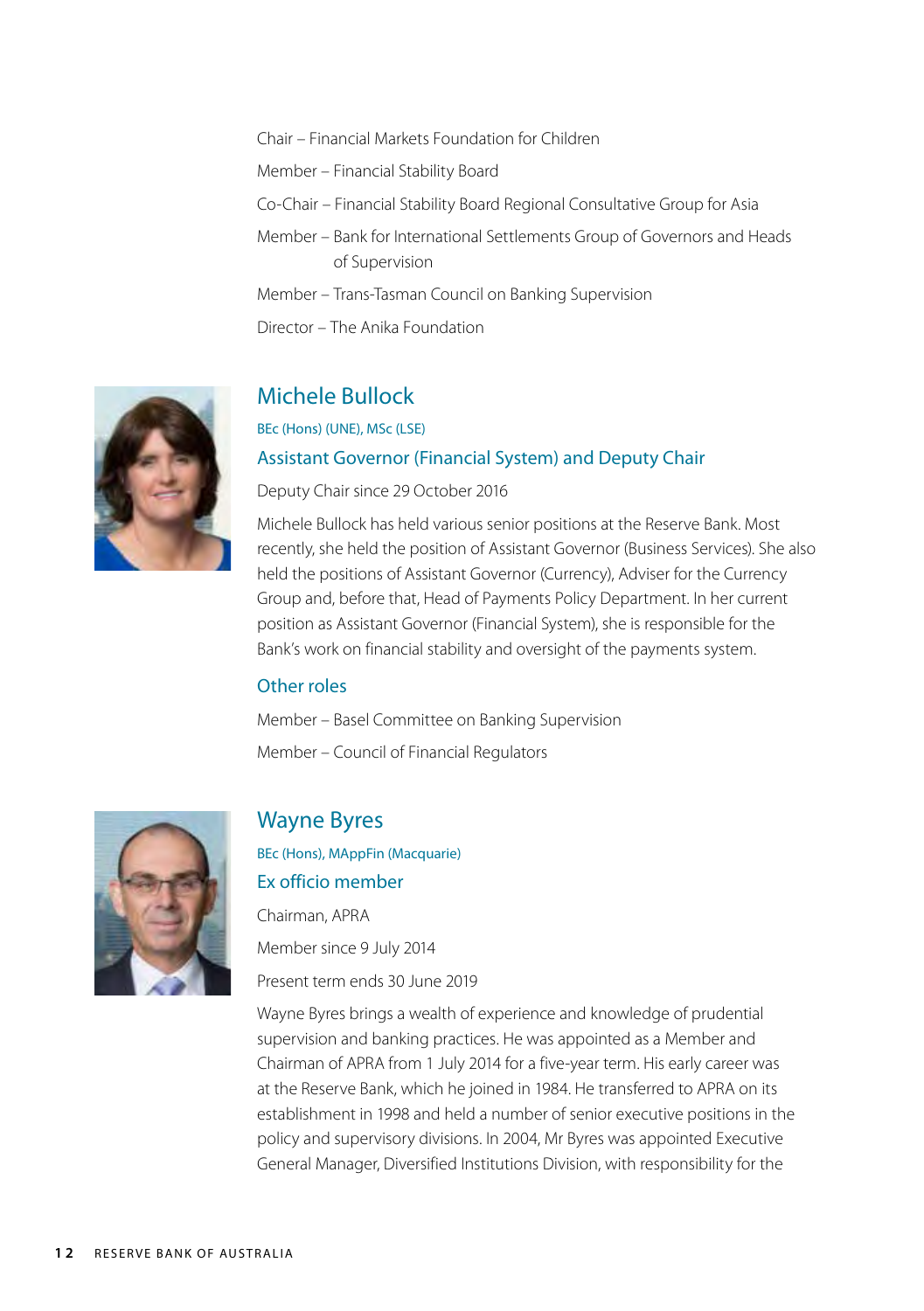supervision of Australia's largest and most complex financial groups. He held this role until the end of 2011, when he was appointed as Secretary General of the Basel Committee on Banking Supervision, based at the Bank for International Settlements in Basel. Mr Byres is a Senior Fellow of the Financial Services Institute of Australia.

#### Other roles

Member – Basel Committee on Banking Supervision

- Member Bank for International Settlements Group of Governors and Heads of Supervision
- Member Council of Financial Regulators
- Member Trans-Tasman Council on Banking Supervision

## Gina Cass-Gottlieb

BEc (Hons), LLB (Hons) (Sydney), LLM (Berkeley)

#### Non-executive member

Member since 15 July 2013

Present term ends 14 July 2018

Gina Cass-Gottlieb has extensive expertise in all areas of competition law and economic regulatory advice and in the regulation of payments in Australia. Ms Cass-Gottlieb is a senior partner in Gilbert + Tobin's competition and regulation practice, advising and representing corporations, industry associations, government and non-government agencies. She has over 25 years' experience, including advising in relation to access arrangements in a range of sectors across the economy. Ms Cass-Gottlieb attended the University of California, Berkeley, as a Fulbright Scholar.

#### Other roles

Director – Sydney Children's Hospital Foundation

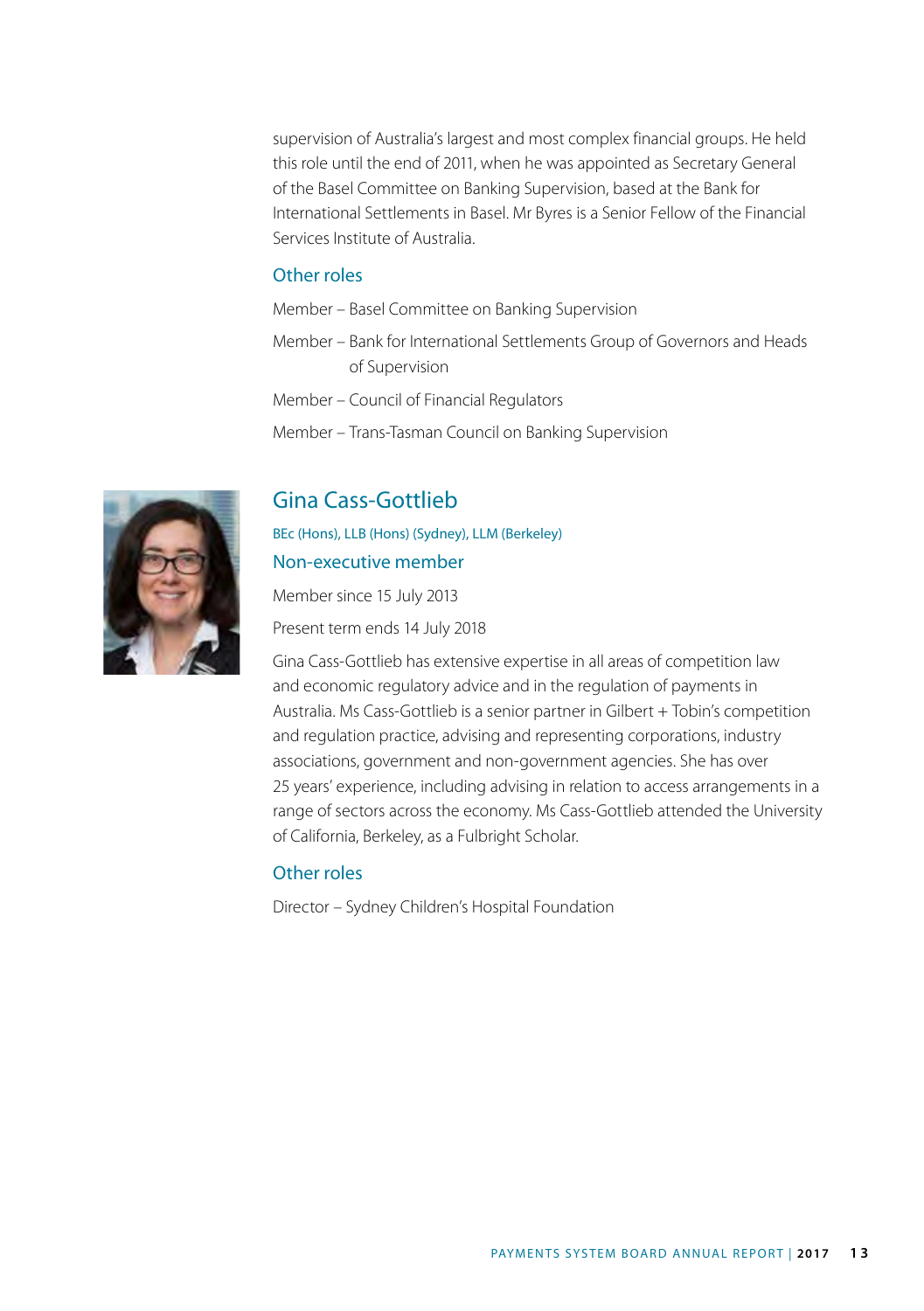

## Paul Costello

BA (Canterbury), Dip. Bus Admin (Massey) Non-executive member Member since 15 July 2013

Present term ends 14 July 2018

Paul Costello has extensive experience in investments, governance and operations and has held a number of roles in the Australasian financial services sector. Most recently he served as the inaugural general manager at the Australian Government's Future Fund and also as the chief executive of the New Zealand Government's Superannuation Fund. Prior to these roles, he spent 15 years in the Australian wealth management industry. The Australian Government has previously appointed him in advisory roles to assist with the Stronger Super regulatory reforms and the Productivity Commission review of the superannuation sector.

#### Other roles

Chair – Investment Committee, QIC Global Infrastructure Fund

Director – AIA Australia Limited

Director – Qantas Superannuation Limited

Member – Six Park Investment Advisory Committee

Member – International Advisory Council of the China Investment Corporation

Member – Investment Committee – The Salvation Army Australia Southern Territory



## Deborah Ralston

BEc, Dip. Fin Mgt, MEc (UNE), PhD (Bond) Non-executive member

Member since 15 December 2016

Present term ends 14 December 2021

Deborah Ralston has extensive experience in financial services, with particular interests in financial regulation, superannuation, innovation and commercialisation. Professor Ralston is a researcher and recognised thought leader in financial services and has published widely in these areas. She has held senior leadership positions in Australian universities, including Dean of Business at the Universities of Southern Queensland and the Sunshine Coast, Pro Vice-Chancellor Business, Law and Information Systems at the University of Canberra, and most recently as Executive Director of the Australian Centre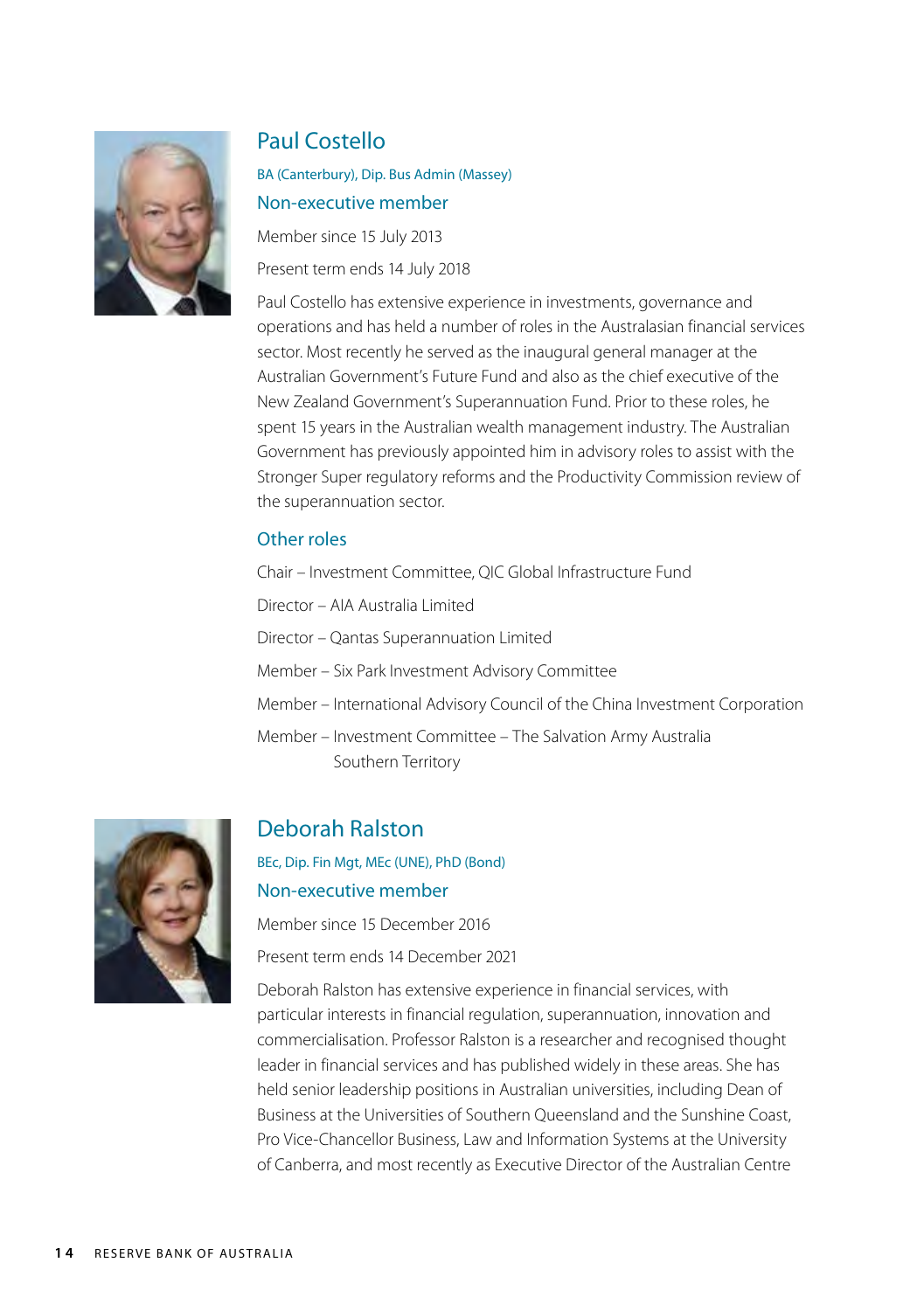for Financial Studies. She has over 20 years' experience as a non-executive director on public and private sector boards. She is a Professorial Fellow at Monash University and a Fellow of CPA Australia and the Australian Institute of Company Directors.

#### Other roles

- Chair Australian Securities and Investments Commission Digital Finance Advisory Committee
- Director Mortgage Choice and Chair of Investment Committee Mortgage Choice Finance Planning

Director – SMSF Association



### Catherine Walter AM

LLB (Hons), LLM, MBA (Melbourne) Non-executive member

Member since 3 September 2007 Present term ends 2 September 2022

Catherine Walter brings substantial experience and expertise in investment and corporate governance across many industry sectors, including banking, insurance, funds management, health services, medical research, education, telecommunications and resources. Mrs Walter is a solicitor and company director, who practised banking and corporate law for 20 years in major city law firms, culminating in a term as Managing Partner of Clayton Utz, Melbourne. She was a Commissioner of the City of Melbourne and for more than 20 years has been a non-executive director of a range of listed companies, government entities and not-for-profit organisations. Mrs Walter is a Fellow of the Australian Institute of Company Directors.

#### Other roles

- Chair Financial Adviser Standards and Ethics Authority
- Chair Melbourne Genomics Health Alliance
- Deputy Chair Victorian Funds Management Corporation
- Director Australian Foundation Investment Company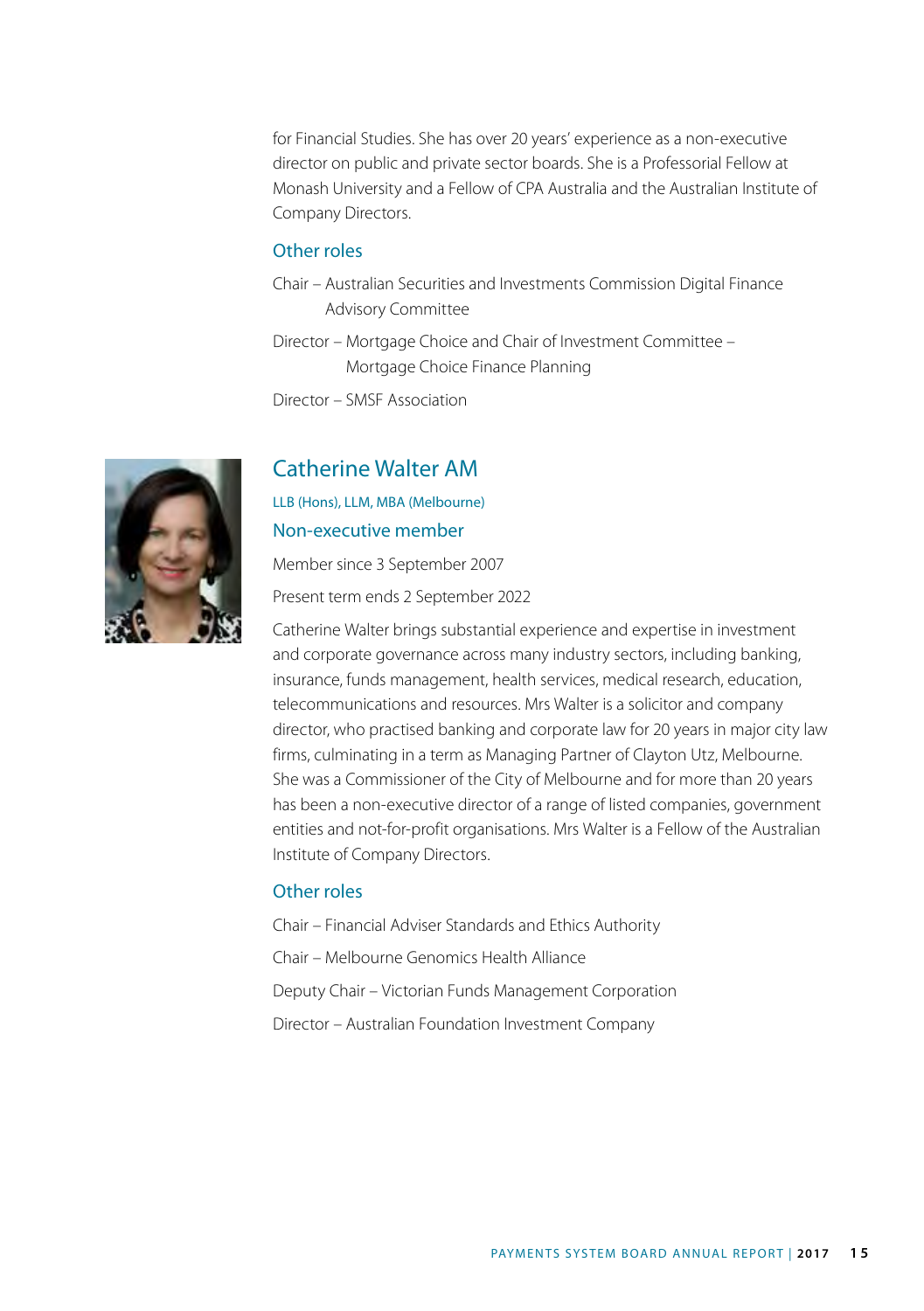

## Brian Wilson AO

MCom (Hons) (Auckland) Non-executive member

Member since 15 November 2010 Present term ends 14 November 2020

Brian Wilson brings extensive financial services experience, including involvement with both the funds management and investment management sectors. He has specialised in corporate financial advice. Mr Wilson was a Managing Director of the global investment bank Lazard until 2009, after co-founding the firm in Australia in 2004, and was previously a Vice-Chairman of Citigroup Australia and its predecessor companies. He is the former Chairman of Australia's Foreign Investment Review Board. Mr Wilson was a member of the Commonwealth Government Review of Australia's Superannuation System, the ATO Superannuation Reform Steering Committee and the Specialist Reference Group on the Taxation of Multinational Enterprises in Australia. In May 2017, Mr Wilson was awarded a Doctor of the University, honoris causa (DUniv) by the University of Technology Sydney.

### Other roles

Deputy Chancellor – University of Technology, Sydney Director – Bell Financial Group Ltd Senior Advisor – The Carlyle Group

## Retirements from the Board

Glenn Stevens AC retired from the Board on 17 September 2016 Malcolm Edey retired from the Board on 28 October 2016 Robert McLean AM retired from the Board on 28 November 2016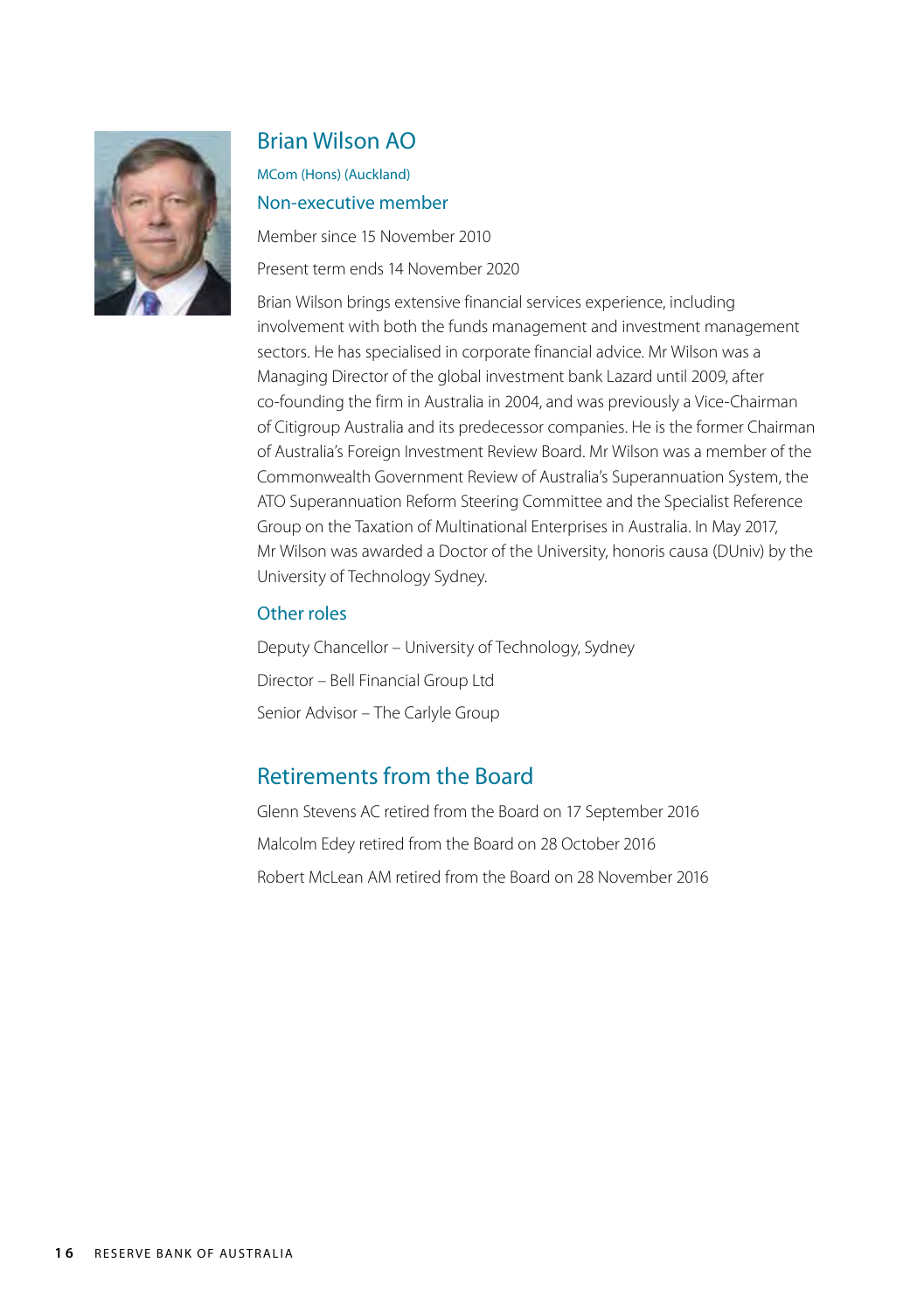

## Glenn Stevens AC

## BEc (Hons) (Sydney), MA (Western) Governor and Chair

Governor from 18 September 2006 to 17 September 2016

Prior to his appointment as Governor, Glenn Stevens held various senior positions at the Reserve Bank, including Head of Economic Analysis and International Departments and Assistant Governor (Economic), where he was responsible for overseeing economic and policy advice to the then Governor and Reserve Bank Board. He was Deputy Governor from 2001 to 2006. In June 2014, Mr Stevens was awarded a Doctor of Laws, honoris causa (LLD) by Western University in Ontario, Canada. In the 2016 Queen's Birthday Honours List, Mr Stevens was appointed a Companion in the Order of Australia for eminent service to the financial and central bank sectors and to the community.

#### Other roles during his term as Reserve Bank Governor

- Chair Reserve Bank Board
- Chair Council of Financial Regulators
- Chair Financial Stability Board Standing Committee for Assessment of Vulnerabilities
- Chair Financial Markets Foundation for Children
- Member Financial Stability Board
- Member Bank for International Settlements Group of Governors and Heads of Supervision
- Member Trans-Tasman Council on Banking Supervision
- Director The Anika Foundation

#### Resolution passed by the Payments System Board – 19 August 2016

On the occasion of Glenn Stevens' final meeting after 10 years as Governor and Chair of the Board, members warmly expressed their appreciation for his outstanding contribution to the Board's deliberations in ensuring that it continued to meet its mandate for efficiency, competition and controlling risk in the Australian payments system. On behalf of all members, the Deputy Chair paid tribute to Mr Stevens' exemplary leadership of the Board and the Bank during a period of growing sophistication and challenges in the payments area. Members recorded their appreciation of Mr Stevens' dedication to public policy in a career spanning more than three decades, thanked him for his service to the Bank and the nation and wished him well in the future.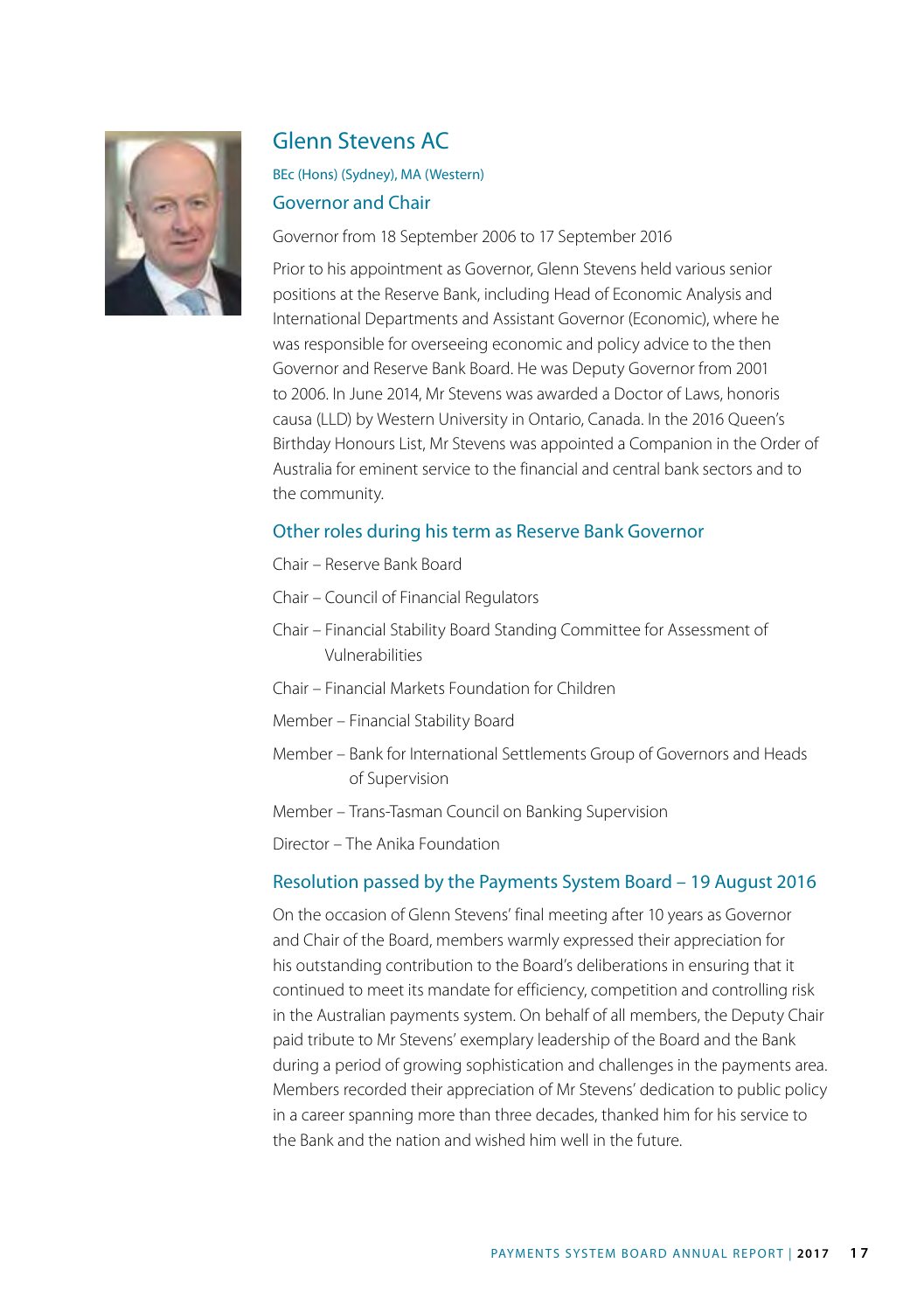

## Malcolm Edey

#### BEc (Sydney), PhD (London)

## Assistant Governor (Financial System) and Deputy Chair

Deputy Chair from 14 April 2009 to 28 October 2016

Malcolm Edey held various senior positions at the Reserve Bank, including in the Economic and Financial Markets Groups. Prior to his role as Assistant Governor (Financial System), Dr Edey was Assistant Governor (Economic). As Assistant Governor (Financial System), he was responsible for the Bank's work on financial stability and oversight of the payments system.

### Other roles (as at 28 October 2016)

Member – Basel Committee on Banking Supervision

Member – Council of Financial Regulators

## Resolution passed by the Payments System Board – 18 November 2016

Members recorded their appreciation for the Board's former Deputy Chair, Malcolm Edey, who had retired from the Reserve Bank and the Payments System Board towards the end of October, after seven and a half years on the Board and a career of almost 40 years at the Bank. Members paid tribute to Dr Edey's professionalism and integrity as a dedicated public servant. They recorded their appreciation and admiration for his thoughtful and consultative approach to the development of payments policy in Australia, as a member of the Bank's staff and through his wise counsel during the Board's deliberations. Members passed on their good wishes to him for the future.